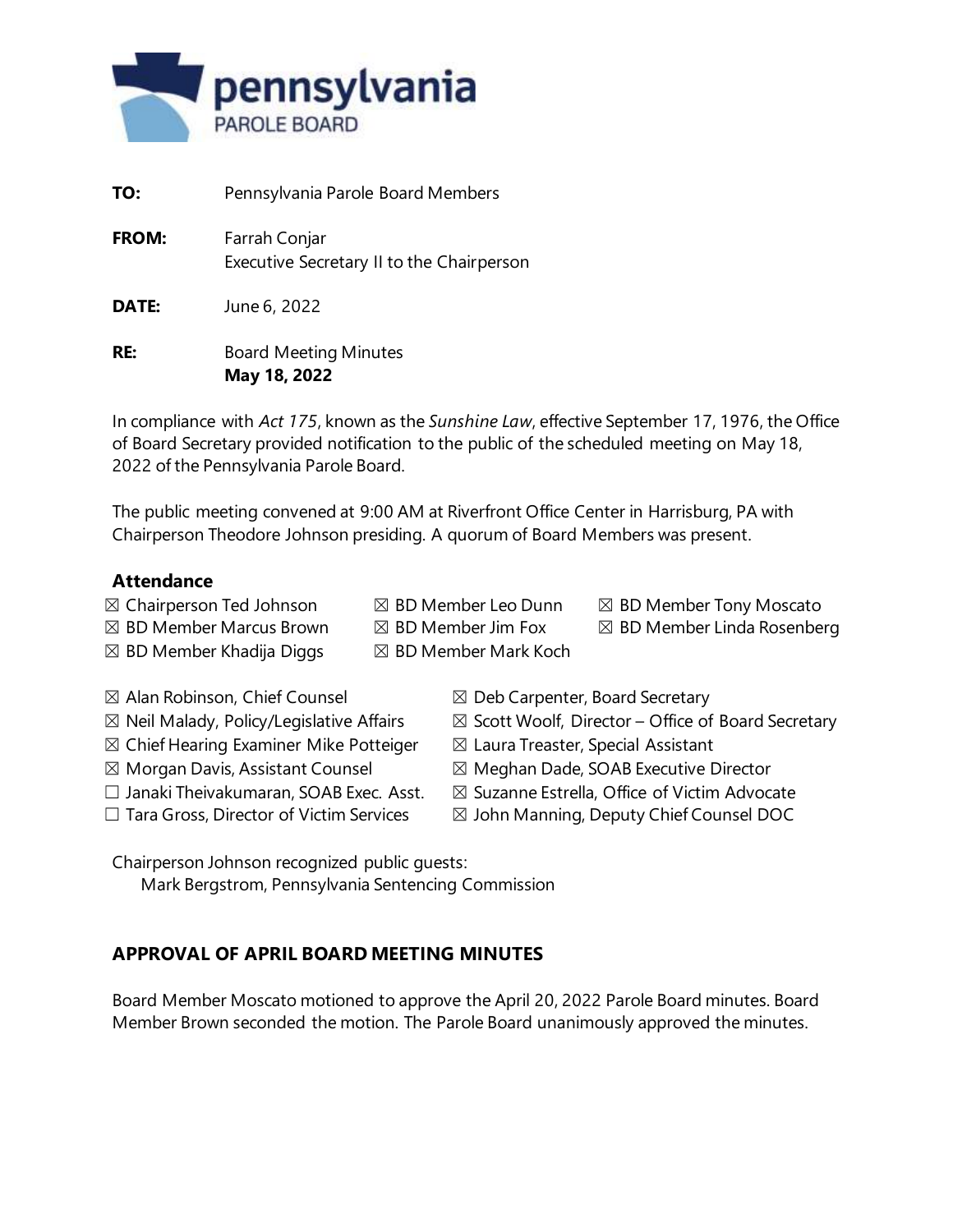# **OFFICE AND STAFF REPORTS**

#### **Office of Victim Advocate (OVA) Report**

Victim Advocate Suzanne Estrella

• Thanked those who participated in the Victim's Rights Rally.

#### **Sexual Offenders Assessment Board (SOAB)**

Executive Director Megan Dade

• Gave a presentation on Pennsylvania Juvenile Sexual Offenders Civil Commitment Program known as ACT 21.

#### **Communications/Media Report**

Special Assistant Laura Treaster

• Update on recidivism data report. Received email confirmation from the DOC Statistical Office that the CPV and TPV data the Parole Board requested should be received in mid-June 2022.

#### **Policy and Legislative Affairs Report**

Policy and Legislative Affairs Director Neil Malady

- House and Senate will be back June 6 until budget is completed.
- Elizabeth Bolton Penna was nominated by the Governor's Office to replace BM Barden's remaining term. Meetings for Ms. Penna to visit with individual senators are being scheduled.
- The names have to be on Senate nomination calendar for 10 session days.

# **Office of Chief Counsel Report**

Chief Counsel Alan Robinson

- The Scott case is still undecided; this is the PA Supreme Court case that claimed our statute which states that the Board cannot release life-sentenced inmates is unconstitutional.
- May 31, 2022 new intern Nikolas Dimitrakopoulos will be starting. He is studying at Fordham University.

# **Office of Hearing Examiners Report**

Chief Hearing Examiner Michael Potteiger

- On May 23, 2022, Michael Micciche will start in his new Hearing Examiner position. The overall training will take about two months.
- Made a conditional offer for Hearing Coordinator. Currently going through the background check, then all of the Hearing Coordinator positions will be filled.